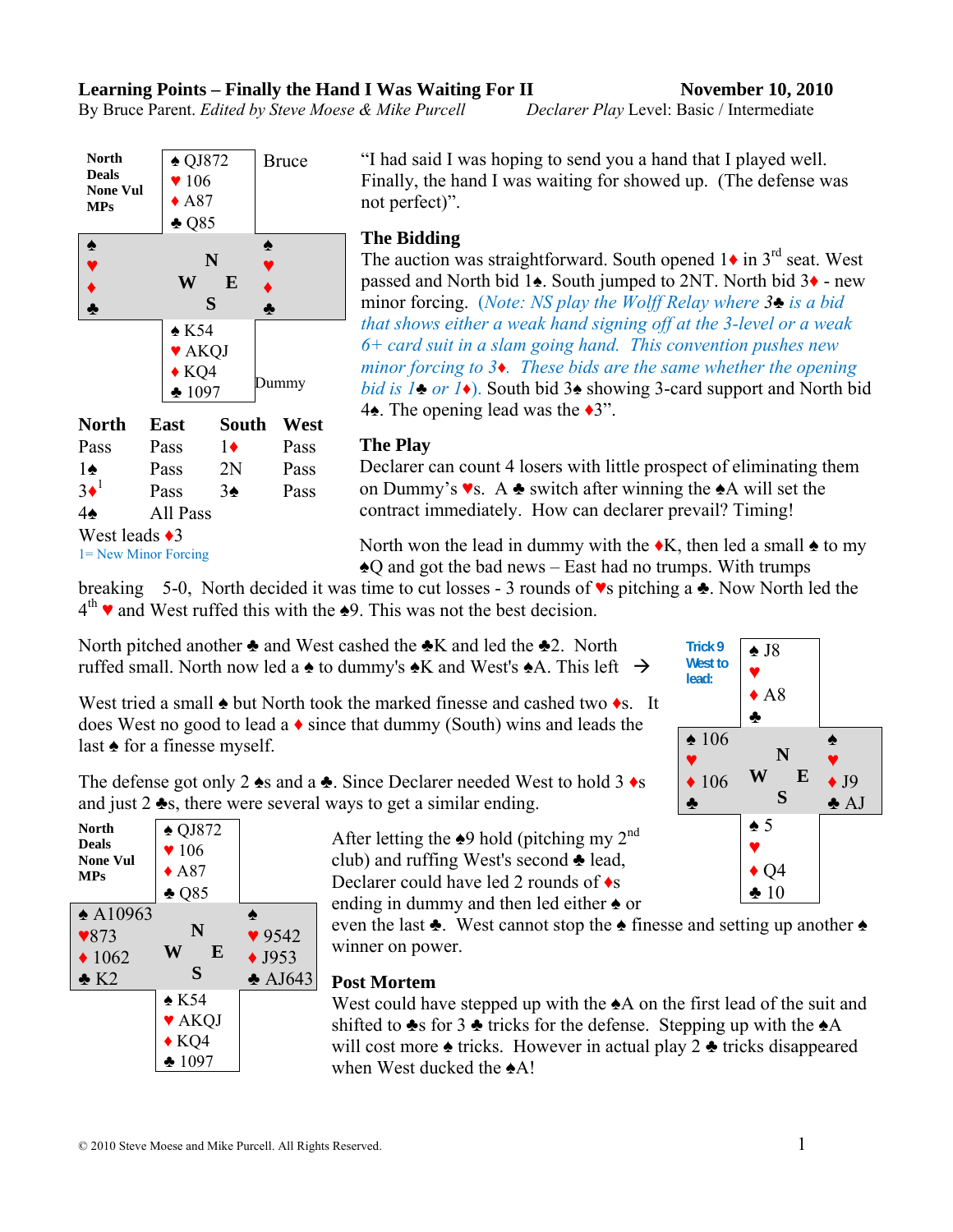West can also prevail by ruffing the  $4<sup>th</sup>$  **v** low. This gets overruffed with the  $\triangle 7$  but the  $\triangle 4109$  must still win 2 tricks plus 2 ♣ tricks. Ruffing with the ♠9 allowed North to discard a loser on loser and set up what amounted to a trump coup position. Ruffing small would prevent the loser on loser play and also prevent any chance of a trump coup or finesse.

Notice how Declarer used the poor trump split to pressure the defense into a misplay. Running the ♥s (winners) to extract West's trump winners keeps Declarer's trump assets intact. Pitching ♣ losers on the ruffed ♥ trick might seem strange at first, but Declarer makes these pitches only when West ruffs with a trump winner!

A Trump Coup is a form of finesse where declarer puts the lead opposite a trump tenace or finessable holding, has no trumps to lead, and leads a card that allows declarer to score additional tricks regardless of which trump the defender plays. Here Declarer accomplished a strip play that enables a winning trump finesse, limiting West to 2 trump tricks.

Loser on loser plays are often overlooked and can be essential to changing the loser count in your favor as in this hand. How? Declarer simply discards a future loser on a trick s/he expects to lose anyway.

Should West find the ♣ switch? Perhaps … Partner had the opportunity to double ♦s with an attractive lead. The absence of this double suggests partner holds strength in ♣s or ♥s. Leading either of these 2 suits will clarify whether to switch to the other. If you lead a  $\vee$  initially (safer for the post mortem), partner will discourage and you will attack ♣s when in with the trump A.

Notice if you choose to play **attitude to the obvious switch** at trick 1, East's card would discourage continuation and request a ♣ switch and there's no mystery to the defense!!! Which card does East play? That depends on your choice of attitude signals – right side up or upside down.

## **New Minor Forcing**

Every duplicate player should use this convention.

See http://web2.acbl.org/documentLibrary/play/Commonly\_Used\_Conventions/newminorforcing.pdf for details. When partner opens with a minor and you respond with a major and partner rebids in NT at the 1 or 2-level, a simple bid of the other minor shows is artificial and forcing 1 round (invitational or better in context). New Minor Forcing shows responder holds a 5-card or longer major and an invitational or better hand, or a game forcing hand with a great fit for opener's minor. (If opener routinely bids 1NT with a balanced hand and 4 ♠s after partner responds 1♥, then you might have to forego the 5 card major implication – you need New Minor Forcing to look for a 4-4  $\triangle$  fit). Generally, any 3-level or higher bid by responder is game forcing. As always 3N, 4♥ and 4♠ are to play.

Opener must 1) Bid the other major simply to show a 4-card suit (forcing 1 round), 2) Raise your major with 3 cards and a minimum, 3) rebid 2♦ with a doubleton in your suit, 3 cards in the other major and a minimum, 4) Bid 2N with a doubleton in your suit, 3 cards in the other major and a maximum, 5) Jump to 3 of your major with a maximum (good 13 or 14 HCP) and 3-card support for your major, and 6) Bid 3N with a maximum balanced hand that denies 4 cards in the other major, and 3-card support for your major.

Over the 2N rebid, better to play New Minor Forcing as a game-forcing shape inquiry. There's not enough difference between 18 or 19 HCP to encourage jumping around.

# **Wolff Relay or Sign-off**

This convention allows a 4-5 HCP hand to respond to opener's one of a minor, but stop safely at the 3 level once opener jump rebids to 2N. Over opener's 2N rebid, responder bids 3♣ (artificial) Opener bids 3♦ when not holding 3 cards in responder's major and 3 of responder's major when s/he does. After opener's  $3\bullet$  relay, responder passes with  $5+\bullet s$ , or corrects to the major to play. If responder makes any

© 2010 Steve Moese and Mike Purcell. All Rights Reserved. 2